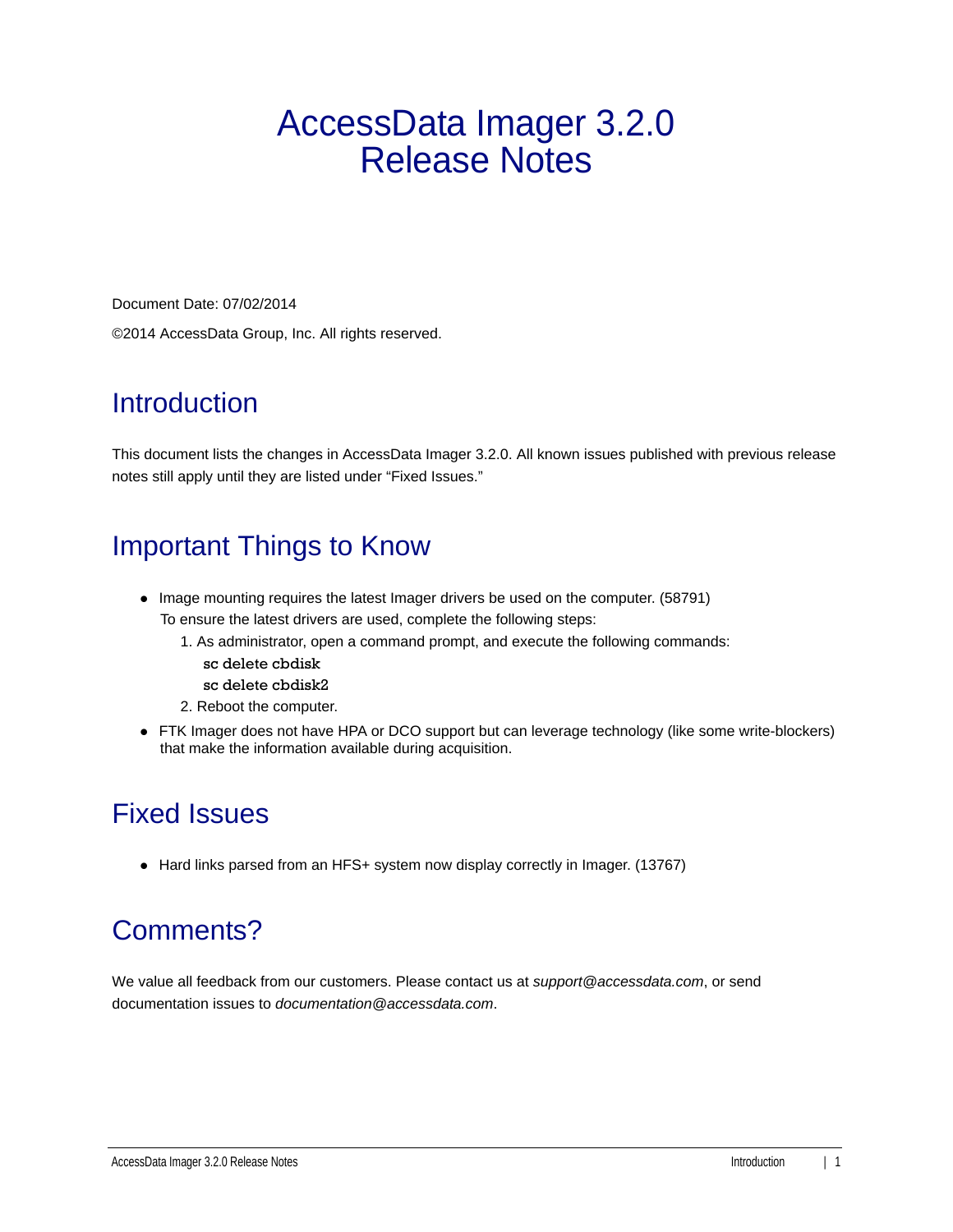# AccessData Imager 3.1.5 Release Notes

Document Date: 06/20/2013 ©2014 AccessData Group, Inc. All rights reserved.

#### **Introduction**

This document lists the changes in AccessData Imager 3.1.5. All known issues published with previous release notes still apply until they are listed under "Fixed Issues."

### Important Things to Know

- Image mounting requires the latest Imager drivers be used on the computer. (58791) In order to ensure the latest are used, do the following:
	- 1. As administrator, open a command prompt, and execute the following commands:
		- sc delete cbdisk
		- sc delete cbdisk2
	- 2. Reboot the computer.
- AccessData FTK Imager does not have HPA support but can leverage technology (like some writeblockers) that make the information available during acquisition.
- AccessData: FTK Imager does not have DCO support but can leverage technology (like some writeblockers) that make the information available during acquisition.

### New and Improved

The following are enhancements:

You can now create an image of WIndows 8/8.1 computers.

### Fixed Issues

When running Imager on a Windows 8 computer, and mounting an ISO, the mounted ISO will now be displayed in the list. (32105)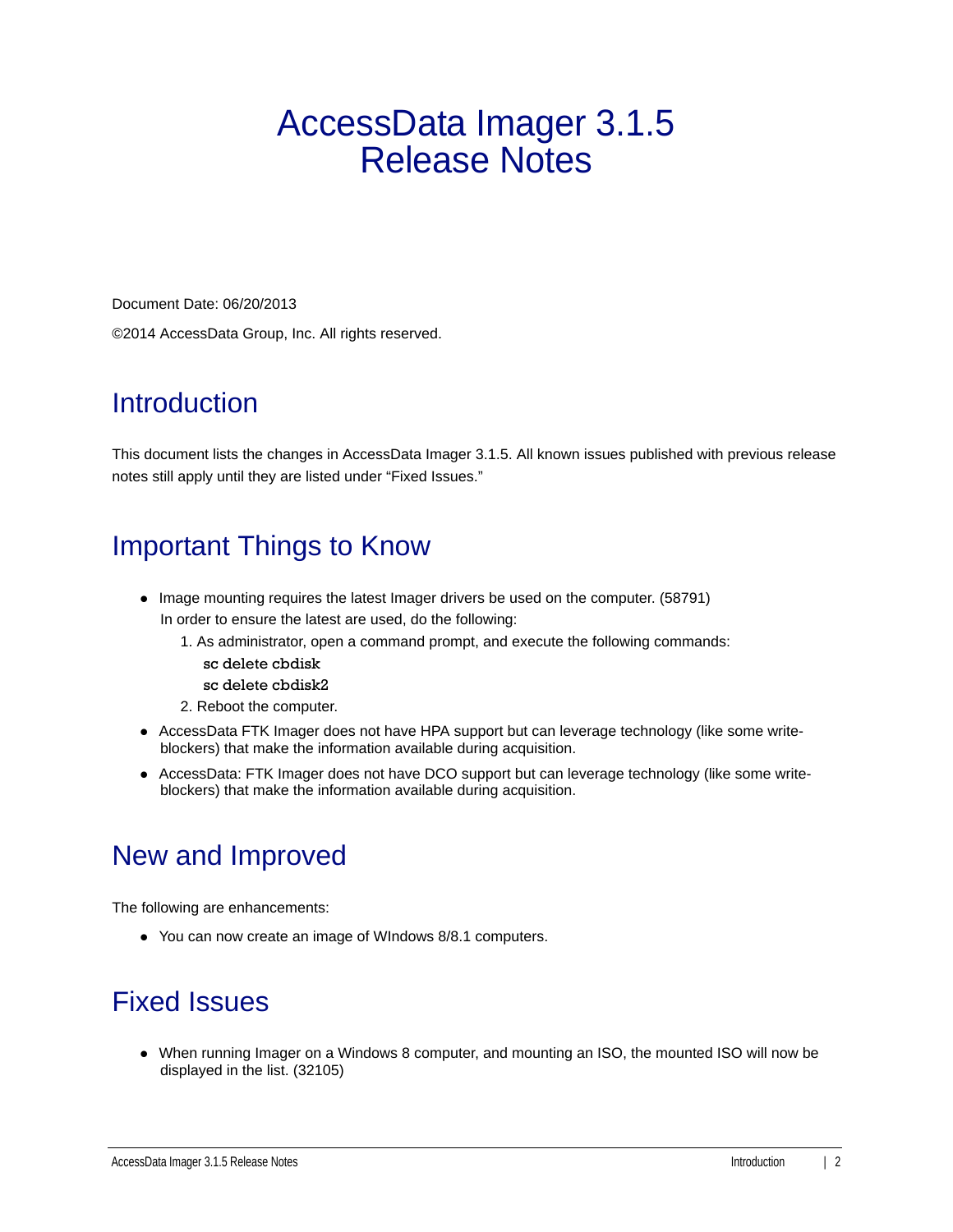## Comments?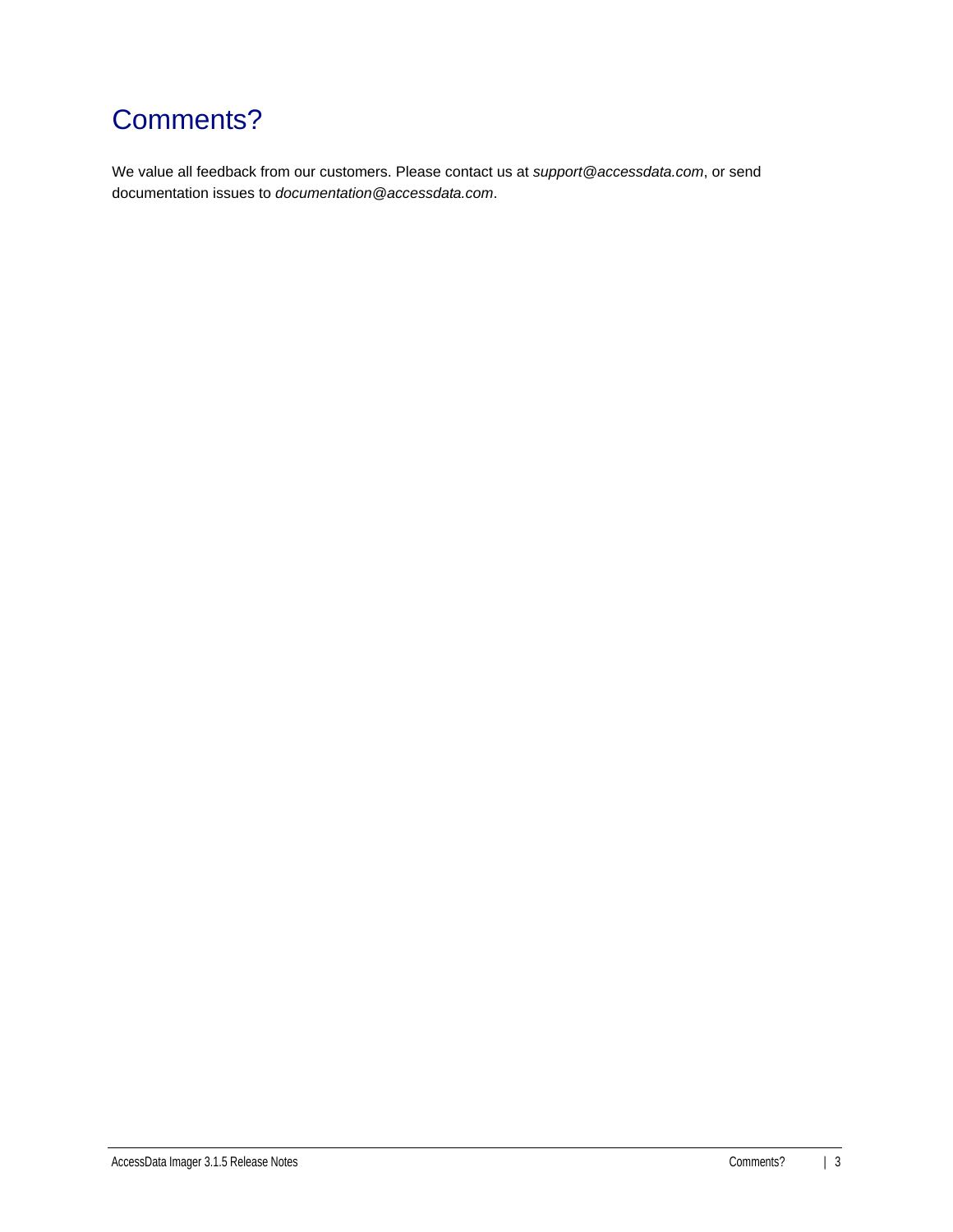# AccessData Imager 3.1.4 Release Notes

Document Date: 11/21/2013 ©2013 AccessData Group, Inc. All rights reserved.

#### **Introduction**

This document lists the changes in AccessData Imager 3.1.4. All known issues published with previous release notes still apply until they are listed under "Fixed Issues."

#### Important Things to Know

- Image mounting requires the latest Imager drivers be used on the computer. (58791) In order to ensure the latest are used, do the following:
	- 1. As administrator, open a command prompt, and execute the following commands:
		- sc delete cbdisk
		- sc delete cbdisk2
	- 2. Reboot the computer.
- AccessData FTK Imager does not have HPA support but can leverage technology (like some writeblockers) that make the information available during acquisition.
- AccessData: FTK Imager does not have DCO support but can leverage technology (like some writeblockers) that make the information available during acquisition.

### New and Improved

The following are enhancements:

- **Support for Microsoft Resilient File System (MS ReFS)** The Microsoft Resilient File System (ReFS) found in Windows 8 and Windows Server 2012 is now supported.
- **Support of Tableau-created files** Opening 'incomplete' Tableau-created E01 files is now supported.
- **Support for Encase Lx01 image files** Lx01 files are now supported.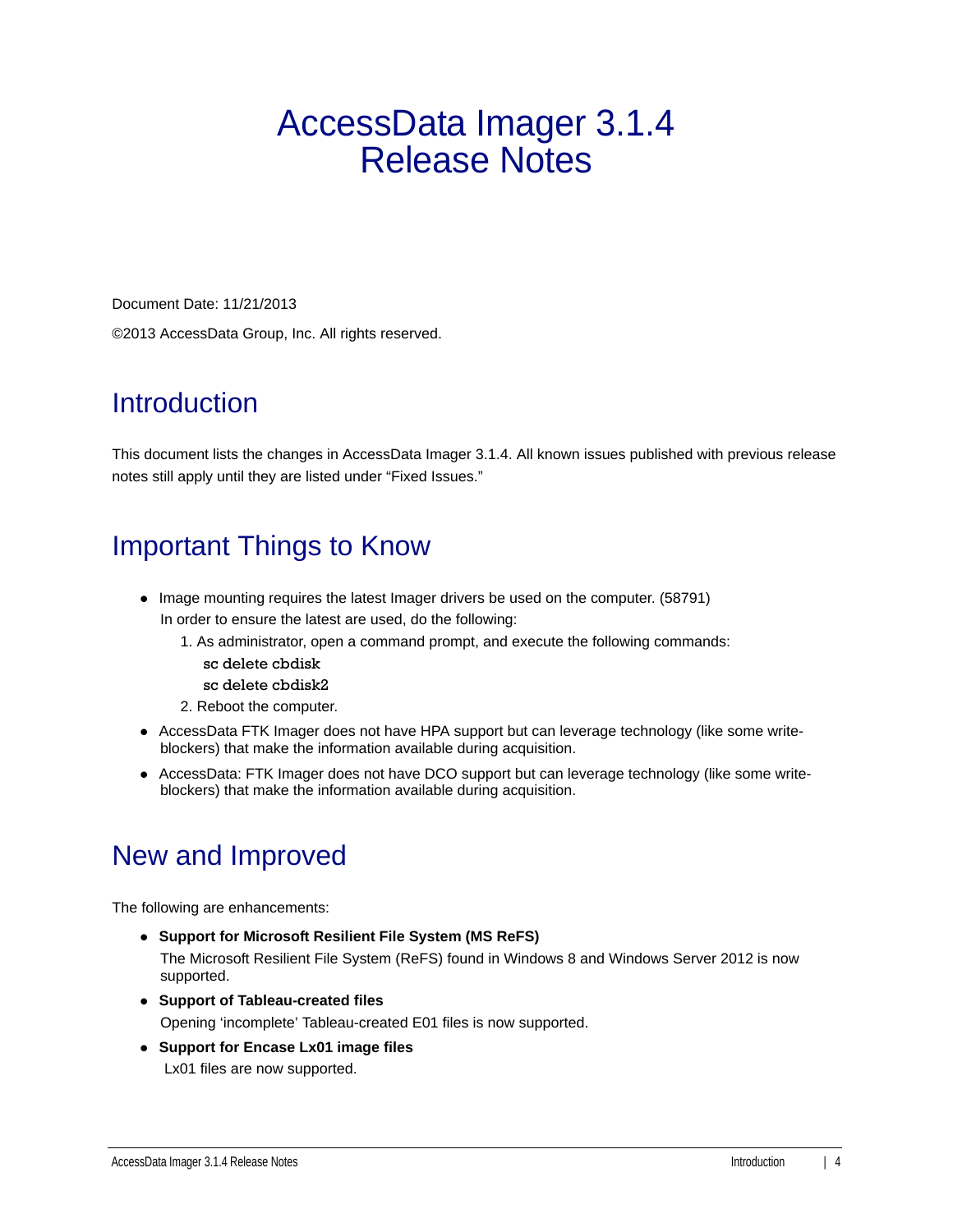#### Fixed Issues

- NTFS support has been enhanced so the MFT is now used to build the file tree, not relying on \$I30s directory indexes which may be corrupt. (24868)
- Fixed the issue that caused L01 files to be shown as a single byte file. (28498)

#### Known Issues

When running Imager on a Windows 8 computer, and mounting an ISO, the mounted ISO will not be displayed in the list. (32105)

#### Comments?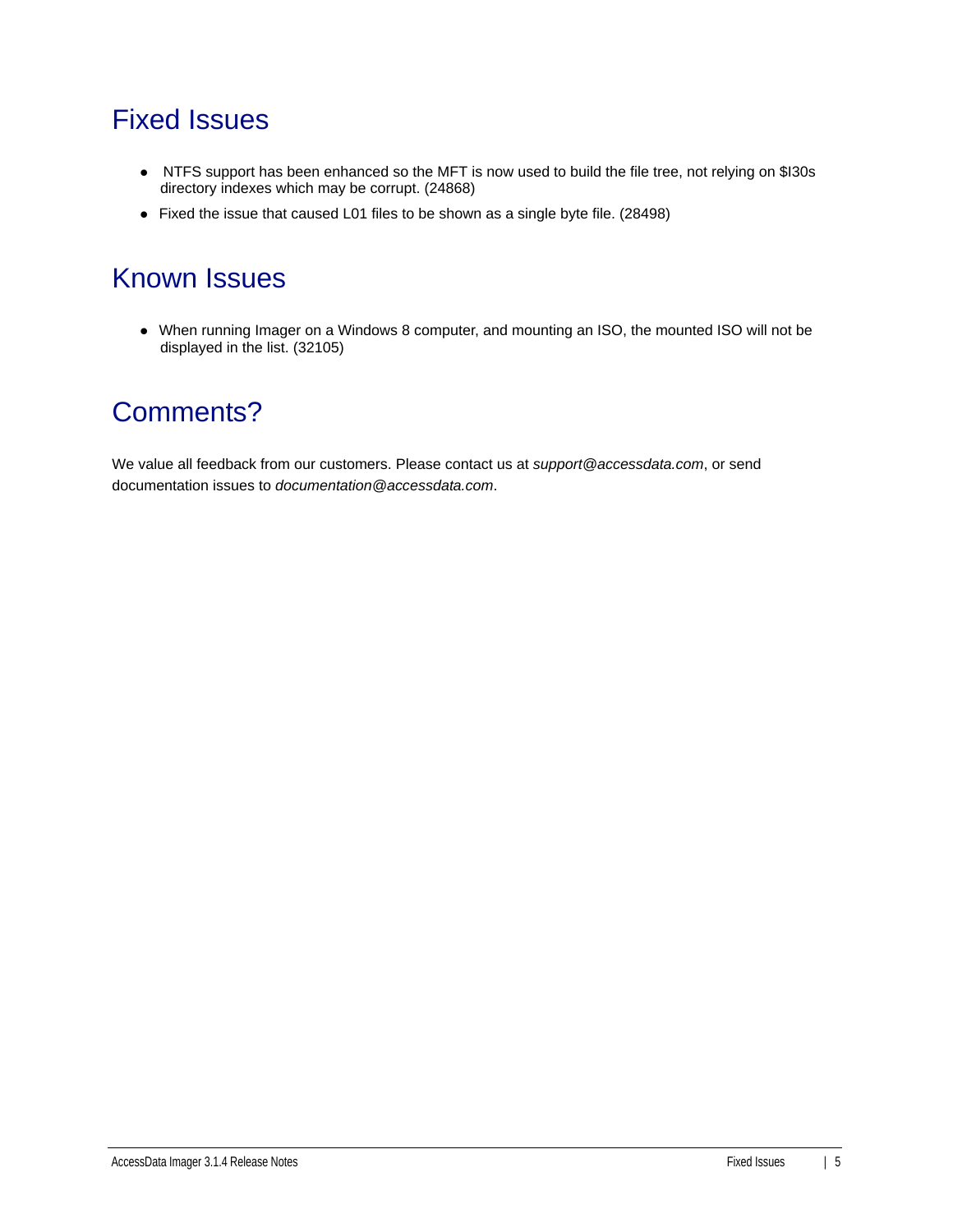# AccessData Imager 3.1.3 Release Notes

Document Date: 6/13/2013

©2013 AccessData Group, Inc. All rights reserved.

### Introduction

This document lists the changes in AccessData Imager 3.1.3. All known issues published with previous release notes still apply until they are listed under "Fixed Issues."

## Important Things to Know

- Image mounting requires the latest Imager drivers be used on the computer. (58791) In order to ensure the latest are used, do the following:
	- 1. As administrator, open a command prompt, and execute the following commands:
		- sc delete cbdisk
		- sc delete cbdisk2
	- 2. Reboot the computer.
- AccessData FTK Imager does not have HPA support but can leverage technology (like some writeblockers) that make the information available during acquisition.
- AccessData: FTK Imager does not have DCO support but can leverage technology (like some writeblockers) that make the information available during acquisition.

# New and Improved

The following are enhancements:

**Destination Spanning**

When creating an image, you can now specify secondary locations to be used if the first location fills up.

- **Enhanced Features for Command-line Imager**
	- You can now capture the RAM of a target computer
	- You can now capture the Pagefile contents of the target computer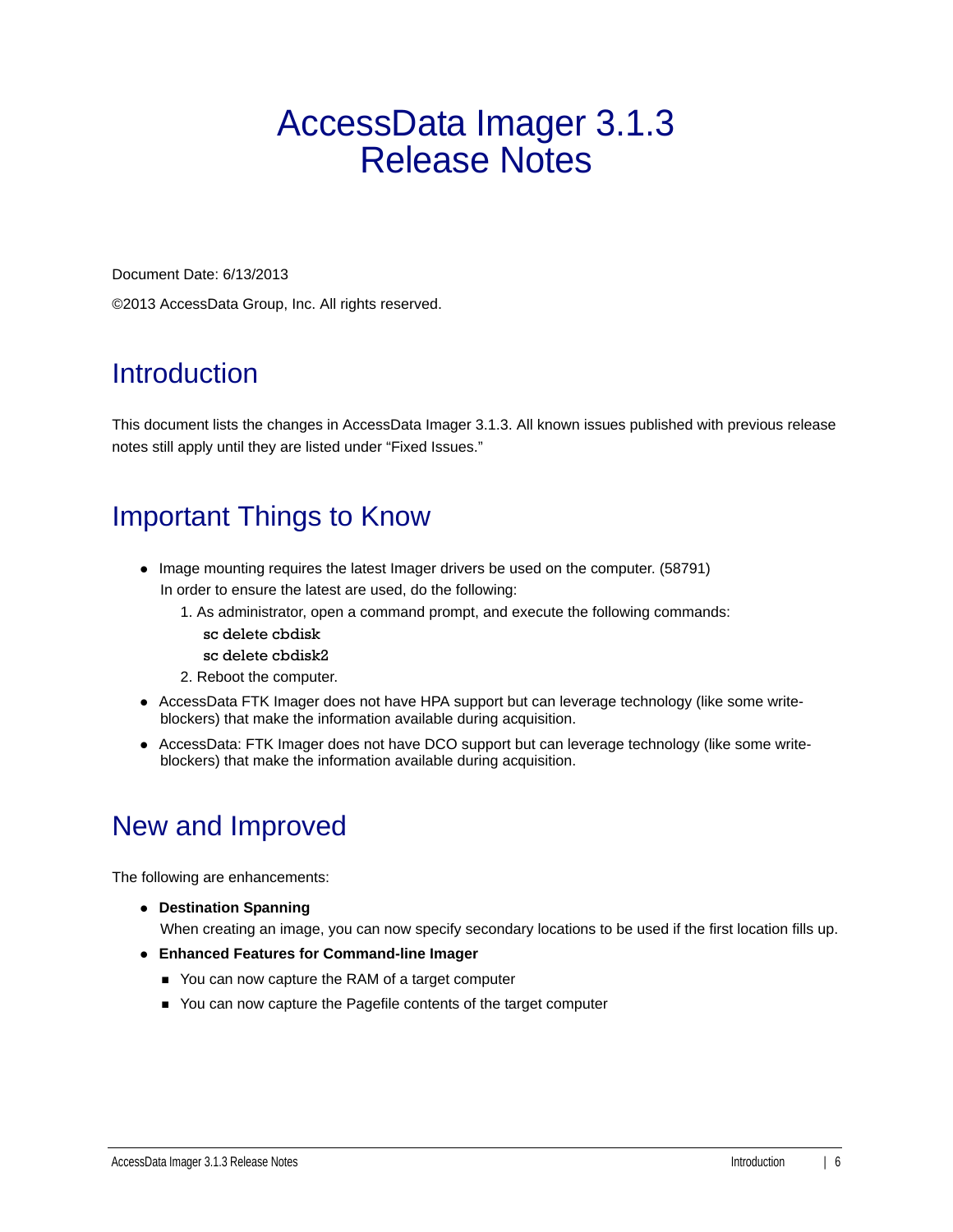#### Known Issues

For imager CLI, if you type ftkimager.exe and press enter, you get an error rather than getting the command-line help.

You can access the help by typing ftkimager.exe -help. (23007)

#### Comments?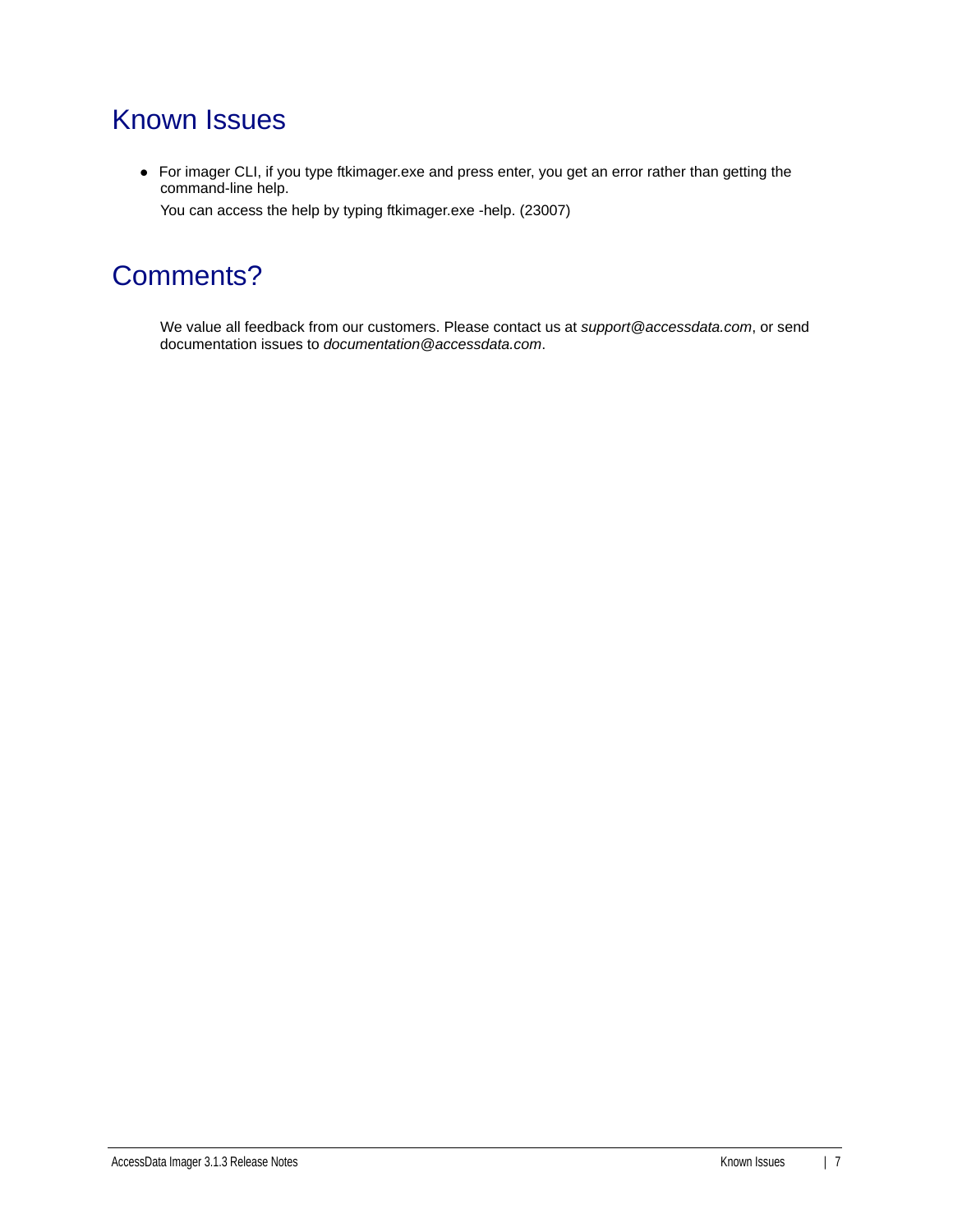# AccessData Imager 3.1.2 Release Notes

Document Date: 2/25/2013

©2013 AccessData Group, LLC All rights reserved.

### **Introduction**

This document lists the changes in AccessData Imager 3.1.2. All known issues published with previous release notes still apply until they are listed under "Fixed Issues."

# Important Things to Know

- Image mounting requires the latest Imager drivers be used on the computer. (58791) In order to ensure the latest are used, do the following:
	- 1. As administrator, open a command prompt, and execute the following commands:
		- sc delete cbdisk
		- sc delete cbdisk2
	- 2. Reboot the computer.
- AccessData FTK Imager does not have HPA support but can leverage technology (like some writeblockers) that make the information available during acquisition.
- AccessData: FTK Imager does not have DCO support but can leverage technology (like some writeblockers) that make the information available during acquisition.

### New and Improved

The following are enhancements:

• Improved the detection and handling of corrupt \$I30 index allocations.

### Known Issues

• There are no new known issues in this release.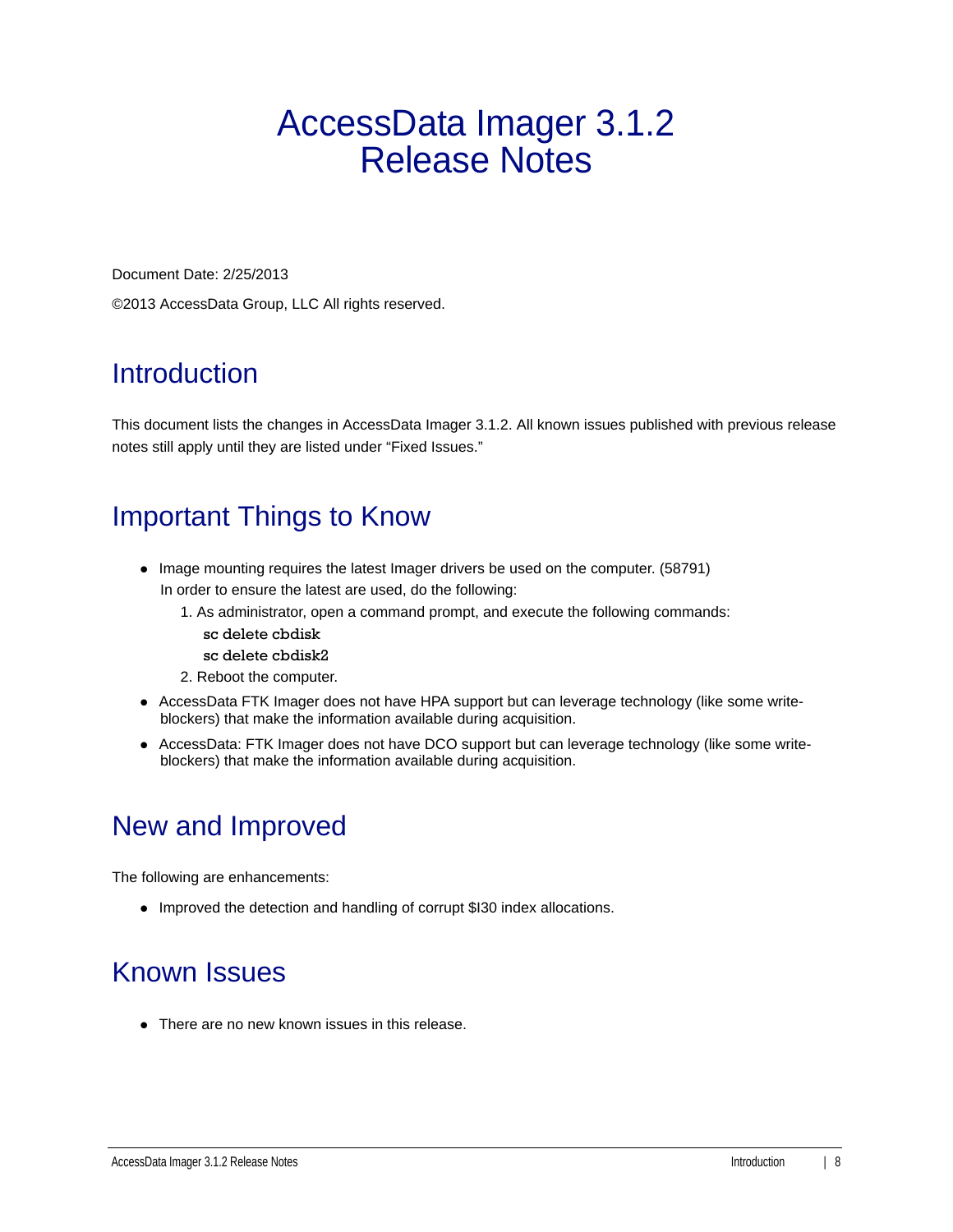# AccessData Imager 3.1.1 Release Notes

Document Date: 9/6/2012

©2012 AccessData Group, LLC All rights reserved.

## **Introduction**

This document lists the changes in AccessData Imager 3.1.1. All known issues published with previous release notes still apply until they are listed under "Fixed Issues."

## New and Improved

The following are enhancements:

- FTK Imager now supports creating, reading, and verifying E01 files of drives greater than 2TB
- CLI Imager now supports creating and verifying E01 files of drives greater than 2TB.
- When performing a memory capture, you can now do the following:
	- $\blacksquare$  Include the pagefile
	- Save the memory capture as an AD1 file

### Fixed Issues

The following issues have been fixed:

• Imager will now attempt to read exFAT file system images even if there is a slight disparity between the sector count of the volume and the exFAT partition information. Before, if any disparity existed, it would detect that the image had an invalid volume boot record, and it would not attempt to read the image. (69587)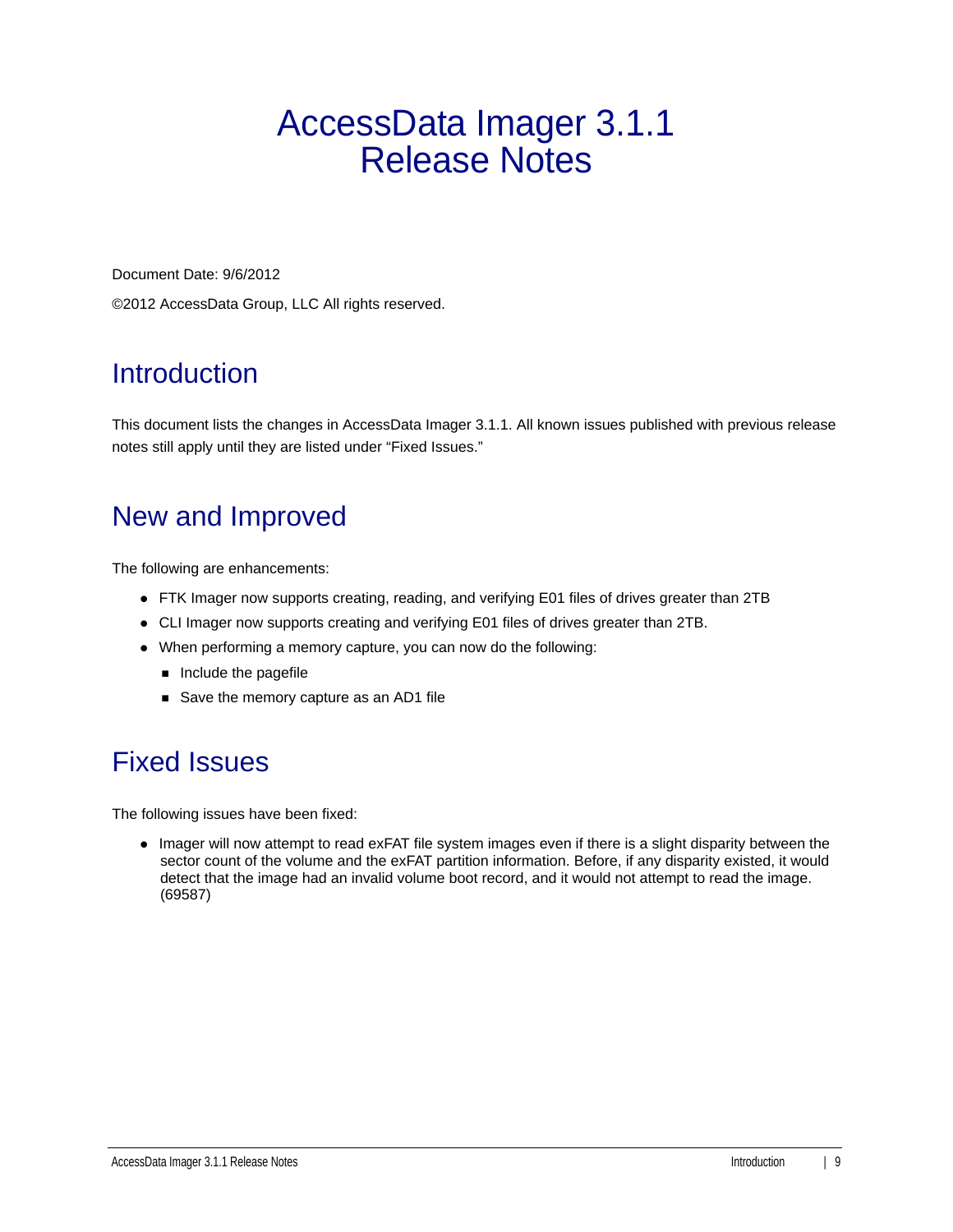### Important Things to Know

- Image mounting requires the latest Imager drivers be used on the computer. (58791) In order to ensure the latest are used, do the following:
	- 1. As administrator, open a command prompt, and execute the following commands: sc delete cbdisk
		- sc delete cbdisk2
	- 2. Reboot the computer.

#### Known Issues

There are no new known issues in this release.

#### Comments?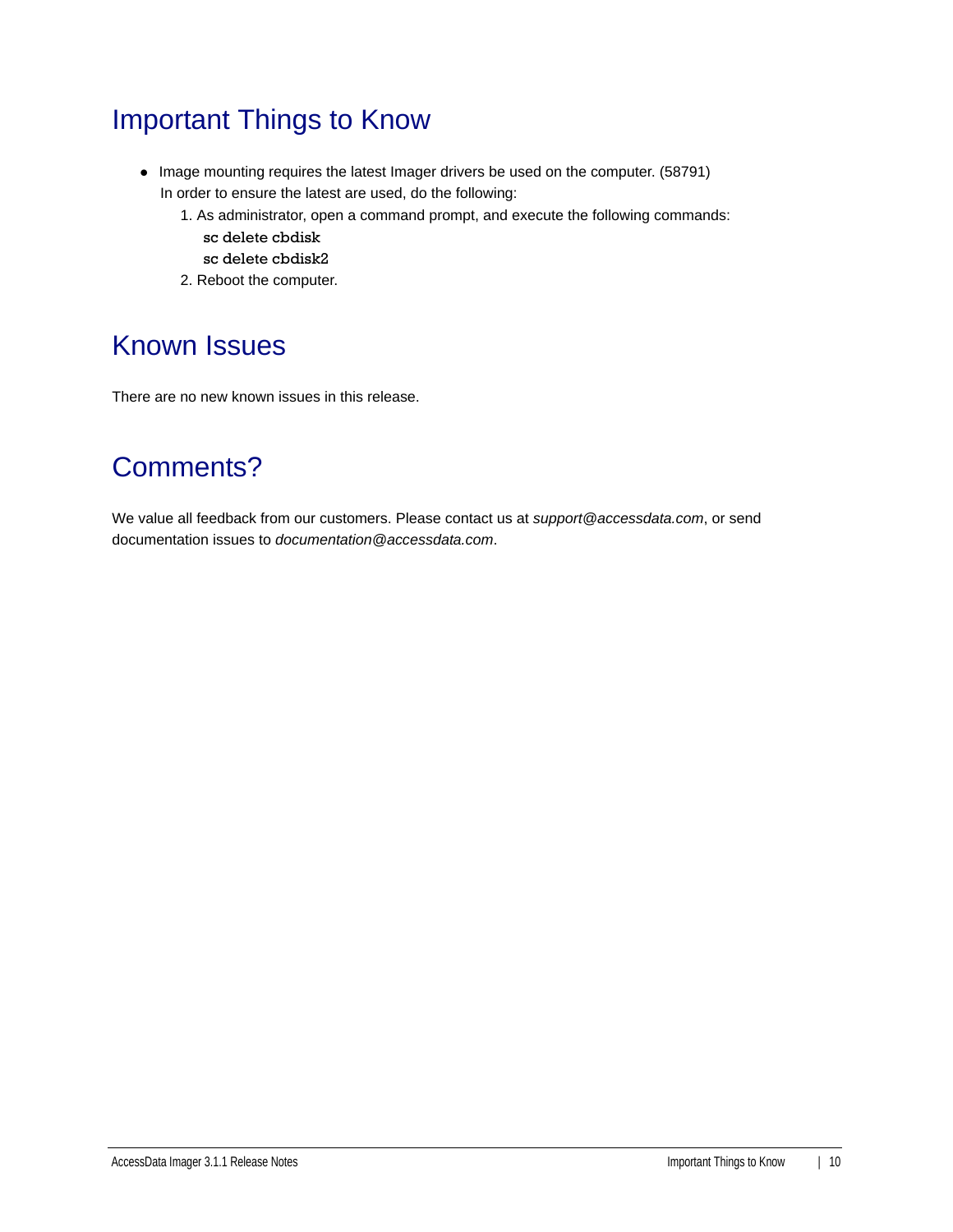# AccessData FTK Imager 3.1.0 Release Notes

#### **Introduction**

This document lists the bug fixes for AccessData Imager 3.1.0. All known issues published with previous release notes still apply until they are listed under "Fixed Issues."

#### New and Improved

The following is an enhancement:

- There is a new option in FTK Imager's File menu to Decrypt AD1 Images. (56793)
- EFS Encryption detections now return a message when the encryption is not found as well as when it is found. (57849)

#### Fixed Issues

The following issues have been fixed:

- Fixed an issue where the Content Viewer in Imager would not preview files if Internet Explorer 9 was installed. (59339)
- Fixed an issue where a .csv file was not created for CDFS images when the "Create directory listings of all files in the image after they are created" is marked. (60895)
- Fixed an issue where creating a directory listing of a system containing exFAT crashes Imager. (59228)
- Fixed an issue where a .TXT file was not being generated after using the ADEncrypt utility. (56726)
- Removed a non-functioning button from the Imager toolbar. (57815)
- The progress bar in the File > Verify dialog has been updated to provide better feedback. (54920)

#### Known Issues

The following items are known issues:

- When mounting an image to a drive, it may be possible to inadvertently choose a mapped drive that is already consumed and unavailable. If this occurs FTK does not change the mapped drive. To work around this, in Windows make sure that the drive letter that you choose to map for mounting the image is free before you select it. (57539)
- Image mounting does not work in FTK or Imager if the agent is installed on that machine. (58791)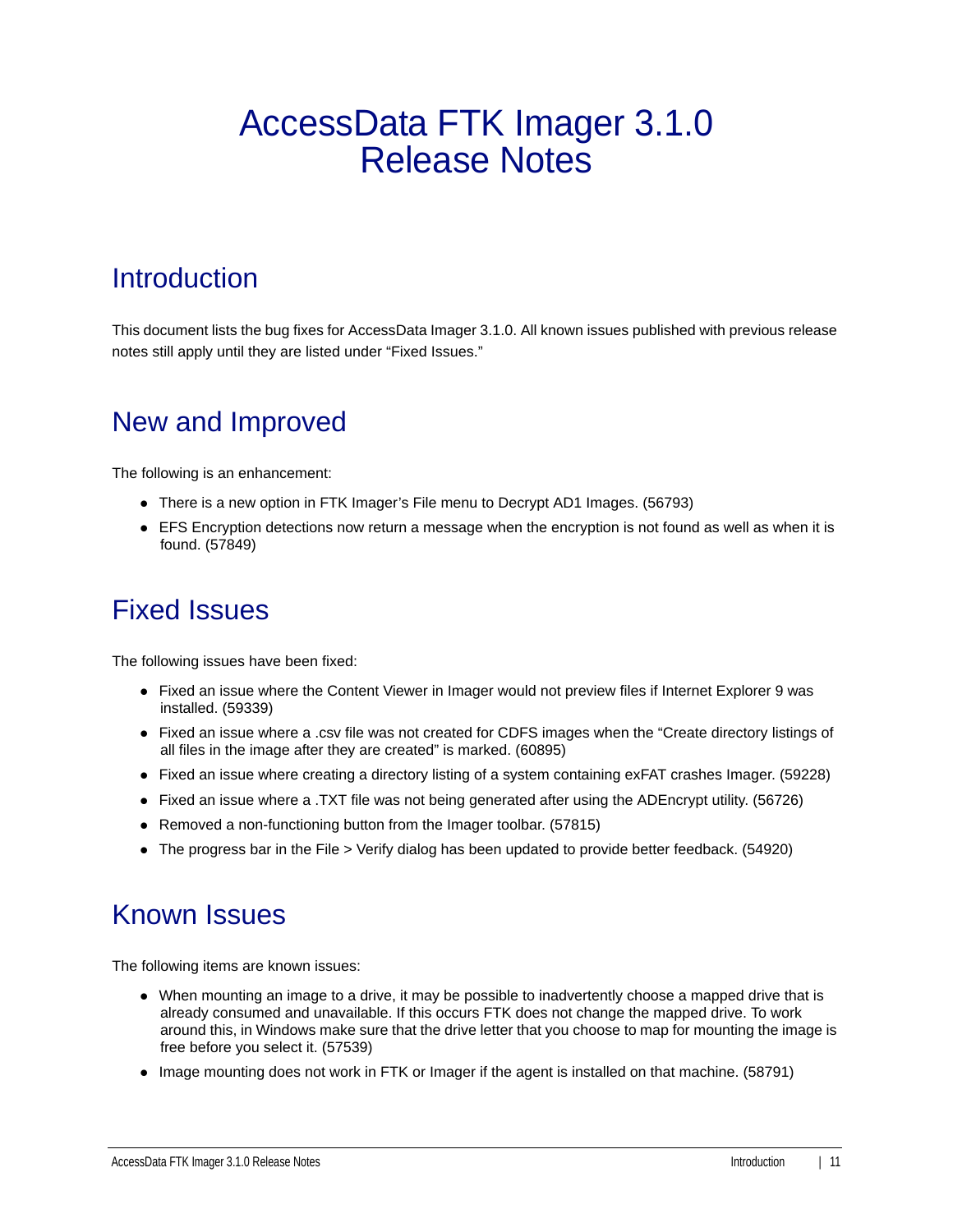